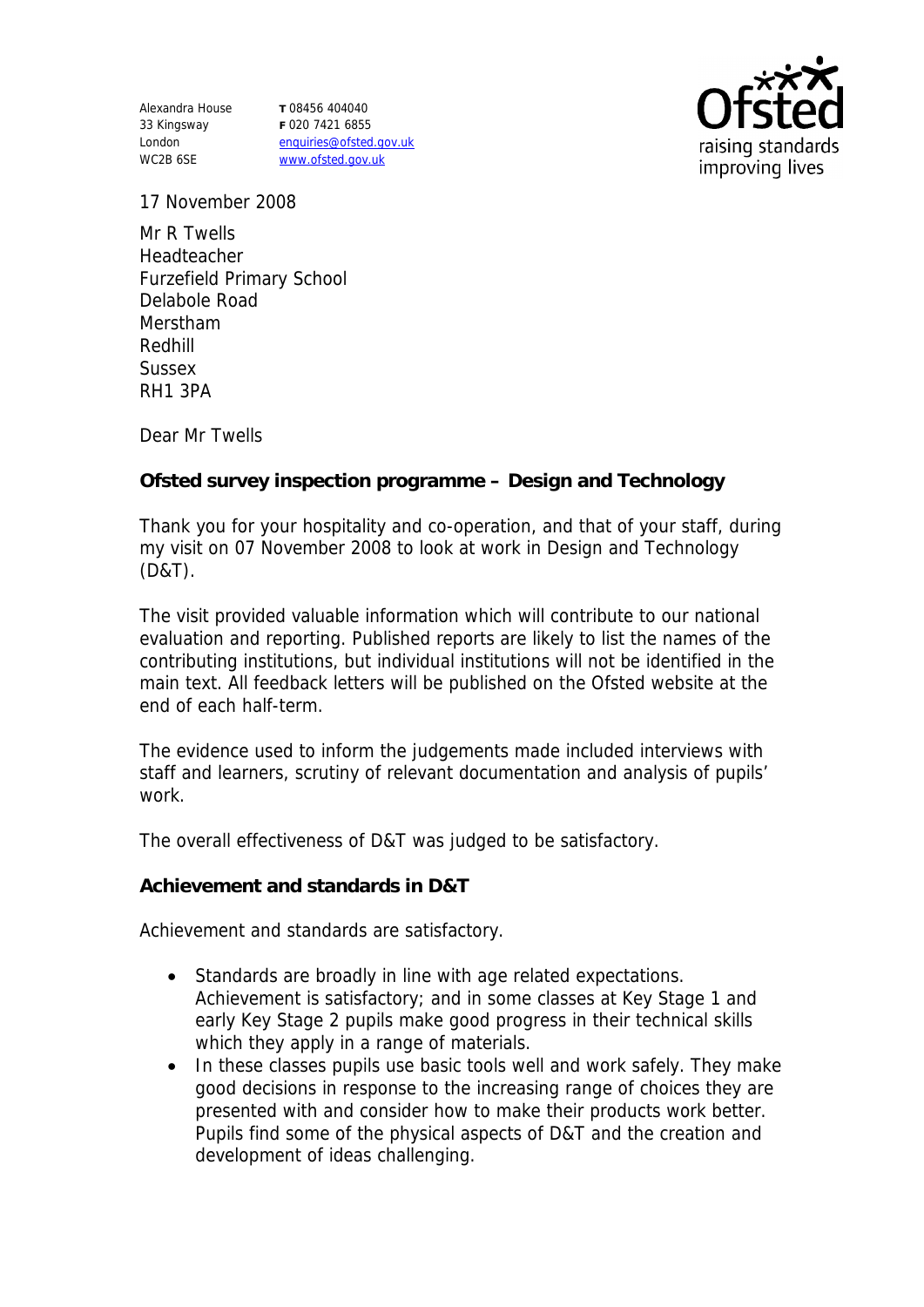D&T makes a good contribution to pupils' personal development. Pupils enjoy their work hugely and see relevance in the thinking and planning they do in D&T to a wide range of subjects.

**Quality of teaching and learning of D&T**

The quality of teaching and learning in D&T is satisfactory.

- Pupils annotate drawings and model well and in so doing emphasise how they want their products to work. A consistent approach is being taken to teachers' questioning and to developing pupils' independence in knowing the sequence of steps to take to produce successful products.
- Resources for D&T and the quality of accommodation are good and especially so in the Foundation Stage.
- Pupils use information and communication technology (ICT) satisfactorily. Teachers use ICT well within their teaching to support lessons and to develop resources.
- Systems for assessment are at early stages. Recording what pupils can do is stronger in the Foundation Stage but this is not brought together enough across all year groups to identify how well pupils are developing and applying their understanding and knowledge in D&T or where the gaps are.

## **Quality of the D&T curriculum**

The quality of the curriculum is good.

- Enrichment and enhancement of the D&T curriculum through planned trips and visits significantly extends the materials and skills pupils acquire and provides a good range of different contexts for learning.
- Opportunities for all pupils to develop practical knowledge and skills with food and the focus on health and hygiene are well embedded in the wider work of the school. Opportunities for very young pupils to work alongside chefs to learn how to make pizza and to collaborate to produce them quickly are impressive.
- Staff are currently modifying the curriculum and selecting units of work from a range of sources to develop and build a D&T curriculum to meet the requirements. However in some year groups the curriculum duplicates skills rather than taking them on to the next step through units of work that progressively challenge all pupils.

**Leadership and management of D&T**

Leadership and management of the subject are satisfactory.

• The subject has strong support from senior leaders who value the opportunities it provides for pupils to shine in designing and making